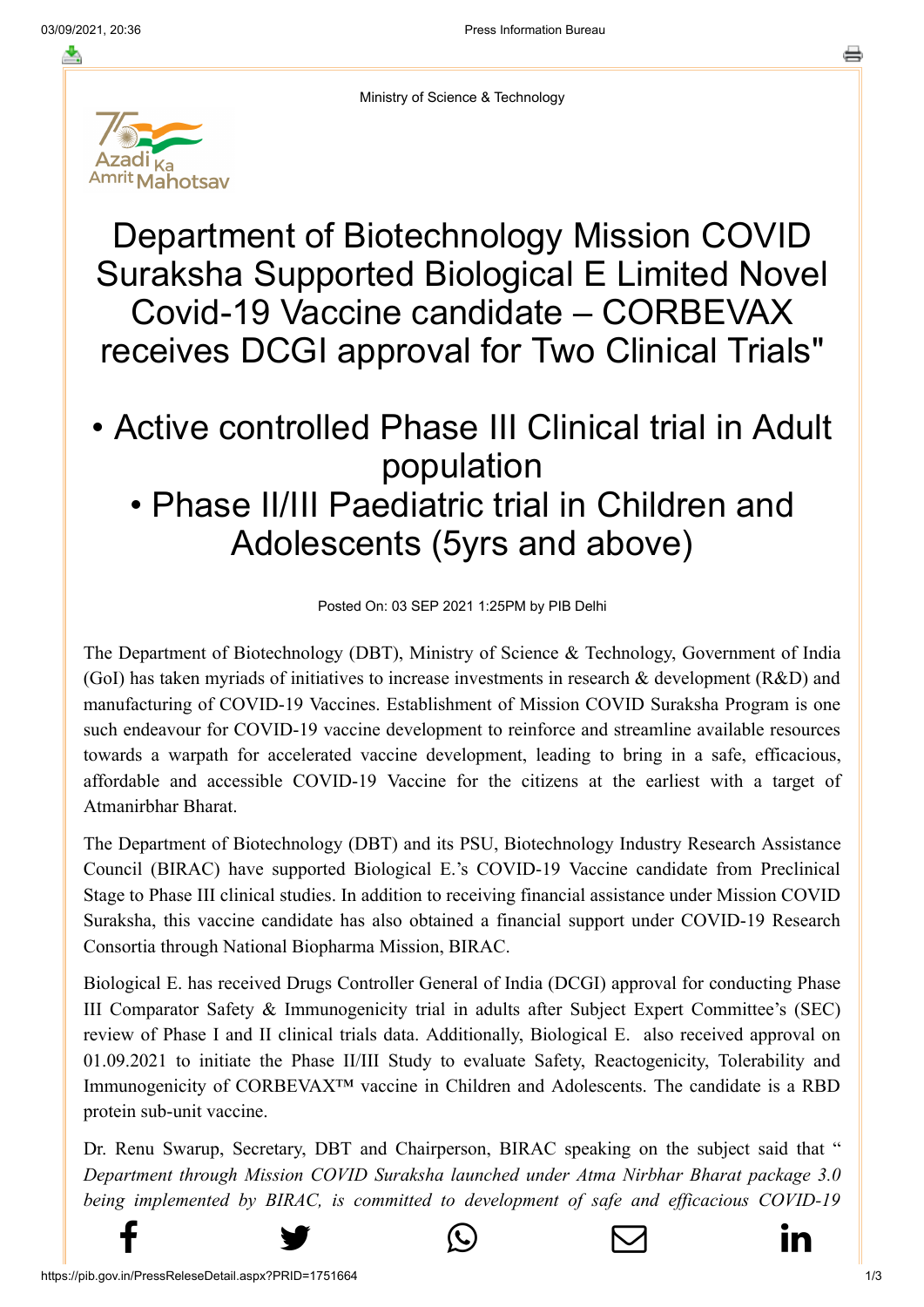*[vaccines. We loo](http://www.facebook.com/share.php?u=https://pib.gov.in/PressReleasePage.aspx?PRID=1751664)[k forward to](https://twitter.com/intent/tweet?url=https://pib.gov.in/PressReleasePage.aspx?PRID=1751664&text=Department%20of%20Biotechnology%20Mission%20COVID%20Suraksha%20Supported%20Biological%20E%20Limited%20Novel%20Covid-19%20Vaccine%20candidate%20%E2%80%93%20CORBEVAX%20receives%20DCGI%20approval%20for%20Two%20Clinical%20Trials%22) the clinic[al development of cand](https://api.whatsapp.com/send?text=https://pib.gov.in/PressReleasePage.aspx?PRID=1751664)[idate CORBEVAX™](https://mail.google.com/mail/?view=cm&fs=1&tf=1&to=&su=Department%20of%20Biotechnology%20Mission%20COVID%20Suraksha%20Supported%20Biological%20E%20Limited%20Novel%20Covid-19%20Vaccine%20candidate%20%E2%80%93%20CORBEVAX%20receives%20DCGI%20approval%20for%20Two%20Clinical%20Trials%22&body=https://pib.gov.in/PressReleasePage.aspx?PRID=1751664&ui=2&tf=1&pli=1)* [for paediatric and](https://www.linkedin.com/shareArticle?mini=true&url=https://pib.gov.in/PressReleasePage.aspx?PRID=1751664&title=Department%20of%20Biotechnology%20Mission%20COVID%20Suraksha%20Supported%20Biological%20E%20Limited%20Novel%20Covid-19%20Vaccine%20candidate%20%E2%80%93%20CORBEVAX%20receives%20DCGI%20approval%20for%20Two%20Clinical%20Trials%22&summary=My%20favorite%20developer%20program&source=LinkedIn) adults ."

``*We are delighted to receive these significant approvals from the DCGI. These approvals encourage our organisation to move forward and successfully produce our COVID-19 vaccine to meet the vaccination needs*,'' said Ms. Mahima Datla, Managing Director, Biological E. Limited. ``*We are grateful to BIRAC for their support and we are enthused that these approvals would help support our subsequent filings with WHO as well. We appreciate and acknowledge the contribution of all our collaborators for their continued support in this endeavour*,'' she further added.

## **About DBT**

The Department of Biotechnology (DBT), under the Ministry of Science & Technology, promotes and accelerates the development of biotechnology in India, including growth and application of biotechnology in the areas of agriculture, healthcare, animal sciences, environment and industry.

## **About BIRAC:**

Biotechnology Industry Research Assistance Council (BIRAC) is a not-for-profit Section 8, Schedule B, Public Sector Enterprise, set up by Department of Biotechnology (DBT), Government of India as an Interface Agency to strengthen and empower the emerging Biotech enterprise to undertake strategic research and innovation, addressing nationally relevant product development needs

## **ABOUT BIOLOGICAL E. LIMITED**

Biological E. Limited (BE), a Hyderabad-based Pharmaceuticals & Biologics Company founded in 1953, is the first private sector biological products company in India and the first pharmaceutical company in Southern India. BE develops, manufactures and supplies vaccines and therapeutics. BE supplies its vaccines to over 100 countries and its therapeutic products are sold in India and the USA. BE currently has 8 WHO-prequalified vaccines in its portfolio.

In recent years, BE has embarked on new initiatives for organisational expansion such as developing generic injectable products for the regulated markets, exploring synthetic biology and metabolic engineering as a means to manufacture APIs sustainably and developing novel vaccines for the global market.

<><><><><>

For Further Information: Contact Communication Cell of DBT/BIRAC

@DBTIndia@BIRAC\_2012

[www.dbtindia.gov.in](http://www.dbtindia.gov.in/)

[www.birac.nic.in](http://www.birac.nic.in/)

 $\mathbb{S}^{\text{NCC/PK/RR}}$  snc $\mathbb{S}^{\text{C}}$  in